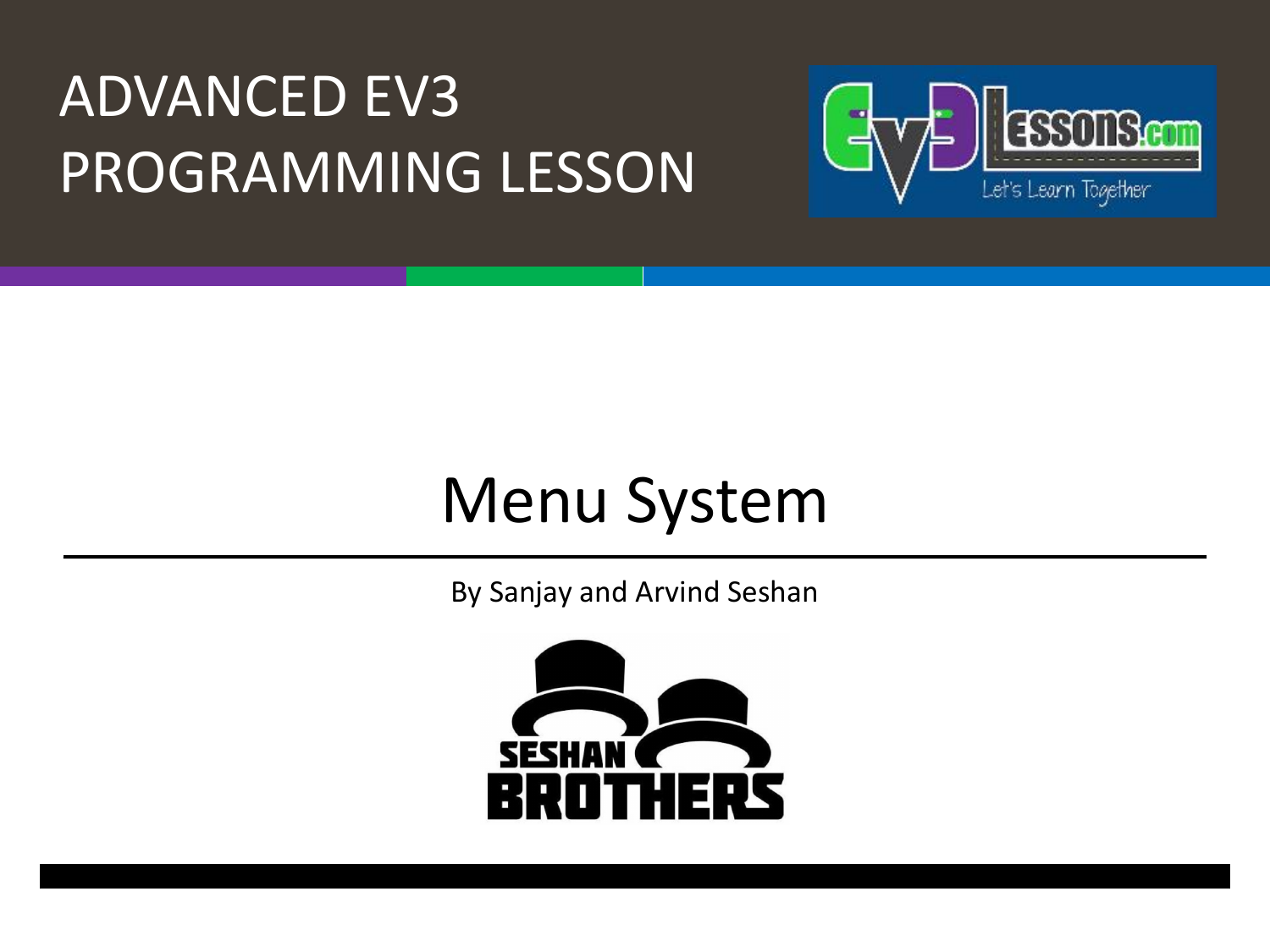## Lesson Objectives

- Learn to use variables
- **7** Learn to create a menu system that is not limited to a particular number of choices
- $\lambda$  Learn to create a menu system that updates the menu view

**7** Prerequisites: Variables, Math Blocks, Brick Buttons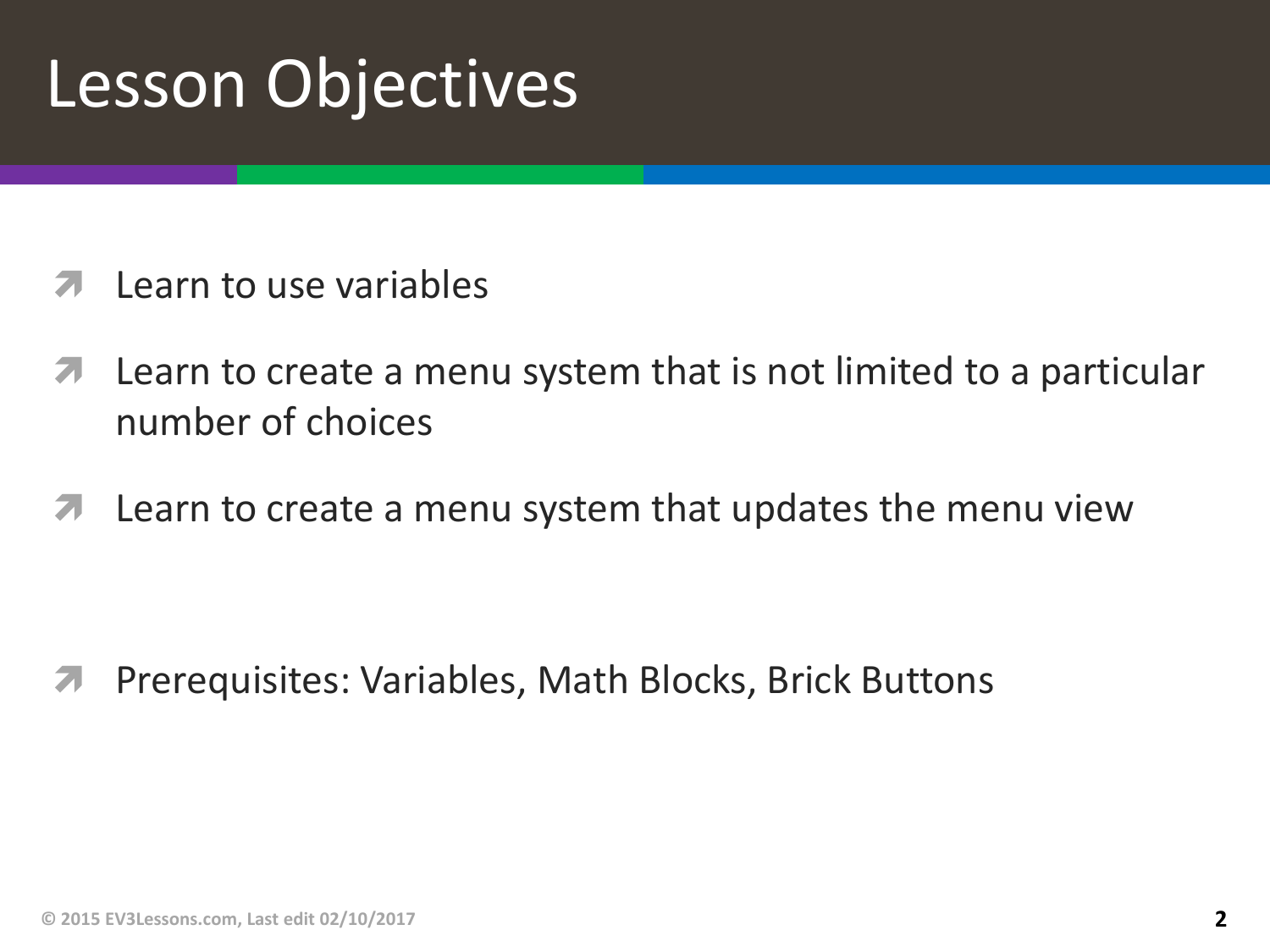# A Fancier Menu System

- In the "Using Brick Buttons as Sensors" Lesson in Intermediate, one of the challenges asked you to create a menu with 4 choices and a single screen display for the entire menu
- **7** In this version, we build a menu system that updates the menu view each time you change your selection and lets you have a larger number of menu choices
- To make this menu, you will need to learn how to use variables



**© 2015 EV3Lessons.com, Last edit 02/10/2017 3**



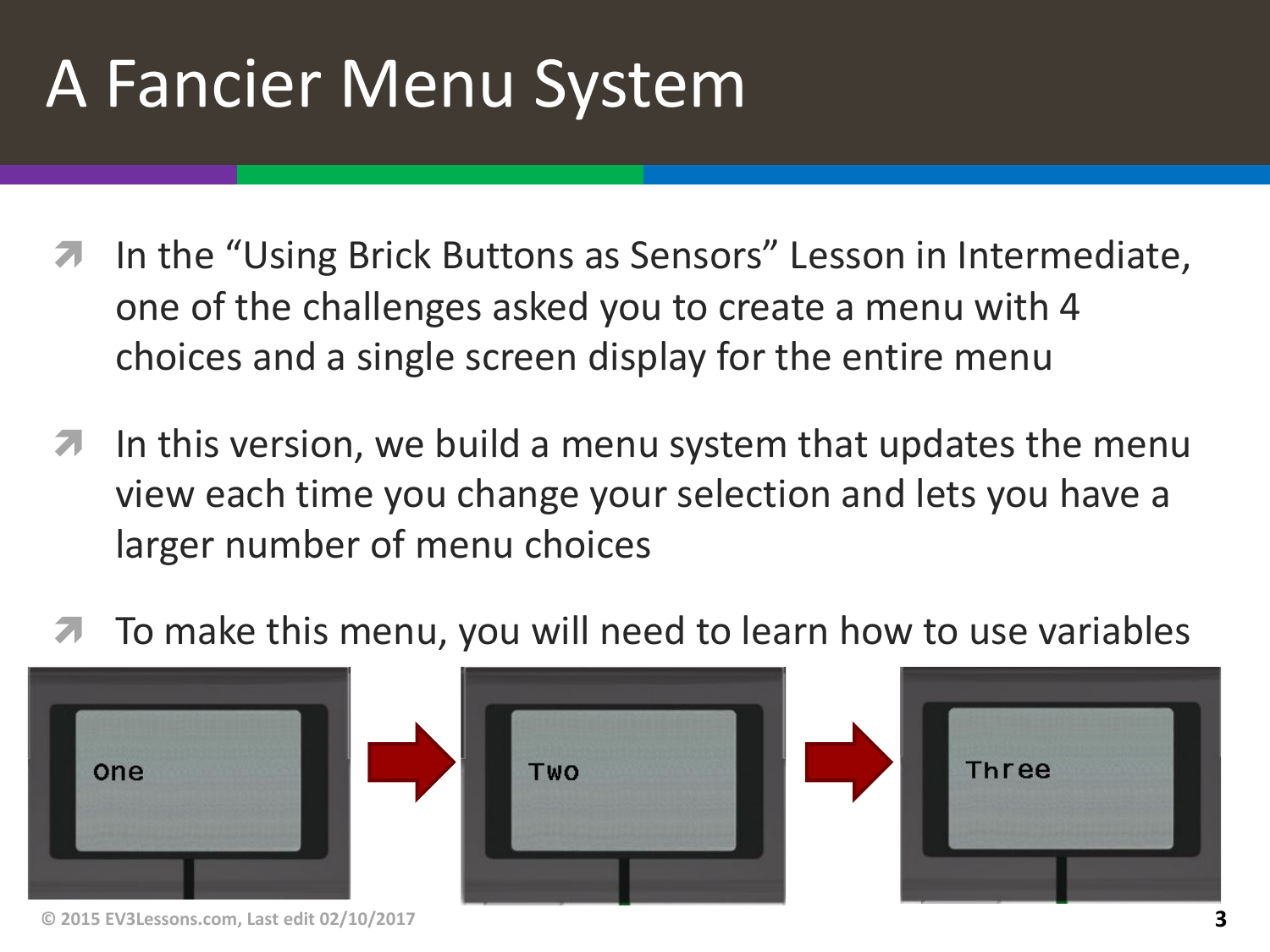## Review: Variables Lessons

| ö<br>#<br>Read<br>ь                             |
|-------------------------------------------------|
| <b>Write</b><br>ø<br>Þ<br>$\mathscr{N}$ T Text  |
| # Numeric                                       |
| $\mathscr{U}\mathscr{V}_{\mathsf{x}}$ Logic     |
| $\mathscr{M} \boxplus \mathbb{I}$ Numeric Array |
| ∦ <del>  ∑[+</del> Logic Array                  |
| <b>Add Variable</b>                             |
|                                                 |
|                                                 |

A. Variables can store values for later use

B. There are different types of variables. You must chose the type of variable before creating one.

C. You must create a variable and give it a name before using it.



D. Once created, you can read and write values to the variable.

In this lesson, we use numeric variables.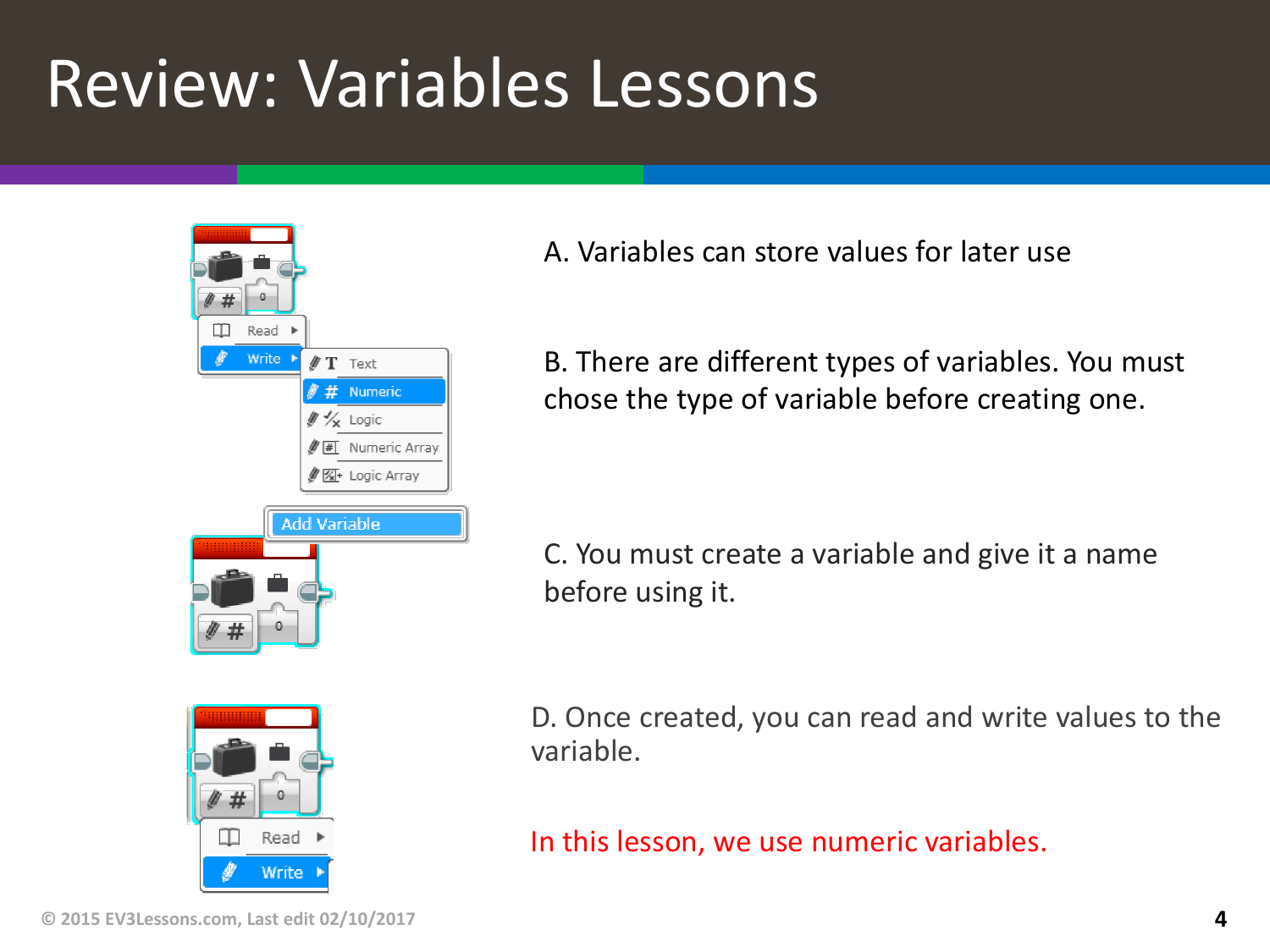## Menu Challenge

- **Challenge:** Make a menu system that lets you perform 3 actions (display and say the numbers 1, 2, and 3) based on the button pressed
- *A* Step 1: Use a variable to store the current menu choice
- **1** Step 2: Display the menu description for the current menu choice
- *i* **Step 3:** Wait for the user to press a button (top, middle, down buttons)
- *A* Step 4: Based on the button press: run the code for the menu choice (for middle button), or increase/decrease the menu choice variable (for up/down buttons)
- *A* Step 5: Go back to 2...

#### What you will see on the EV3 Brick





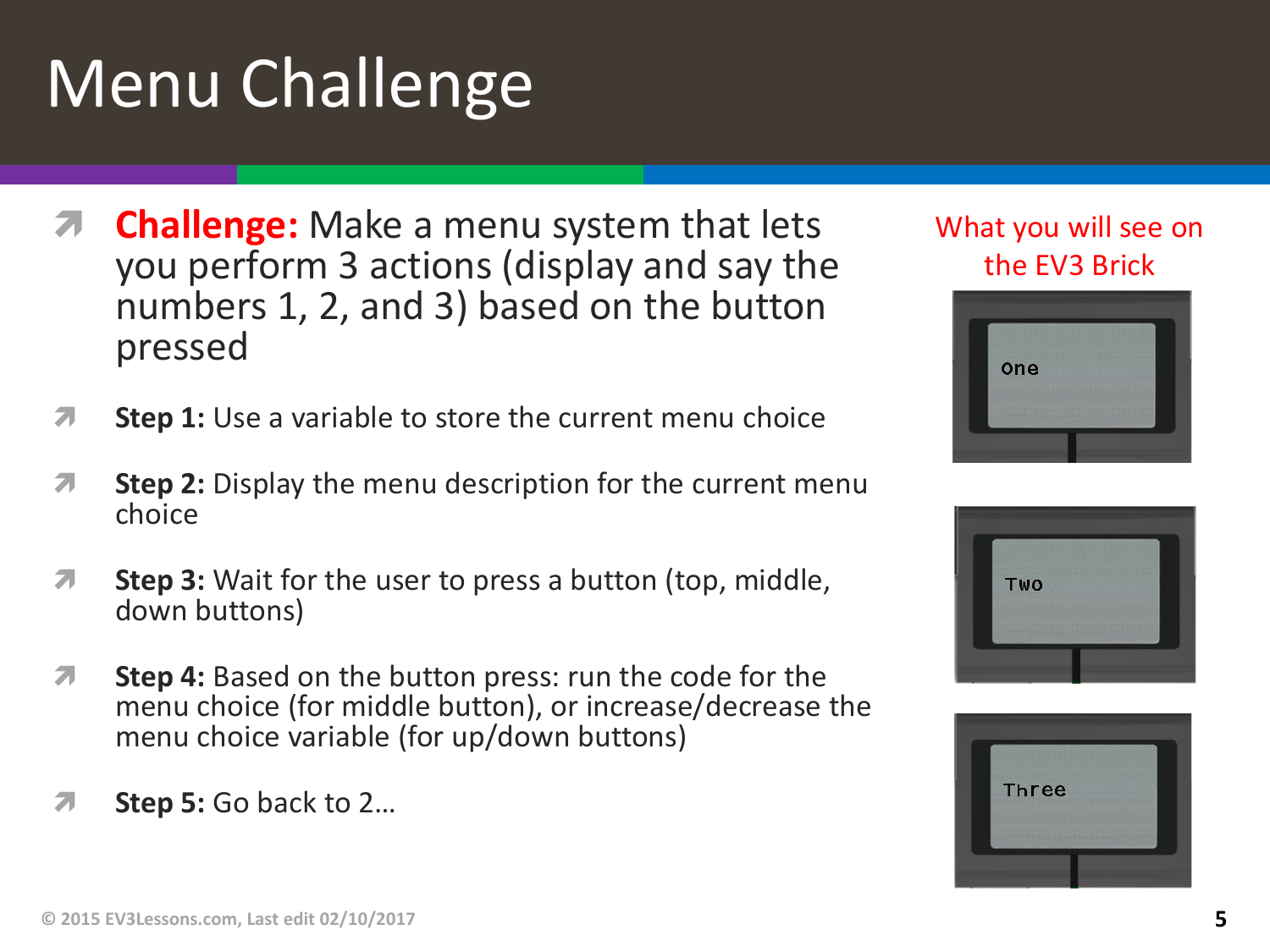# **Challenge Solution**

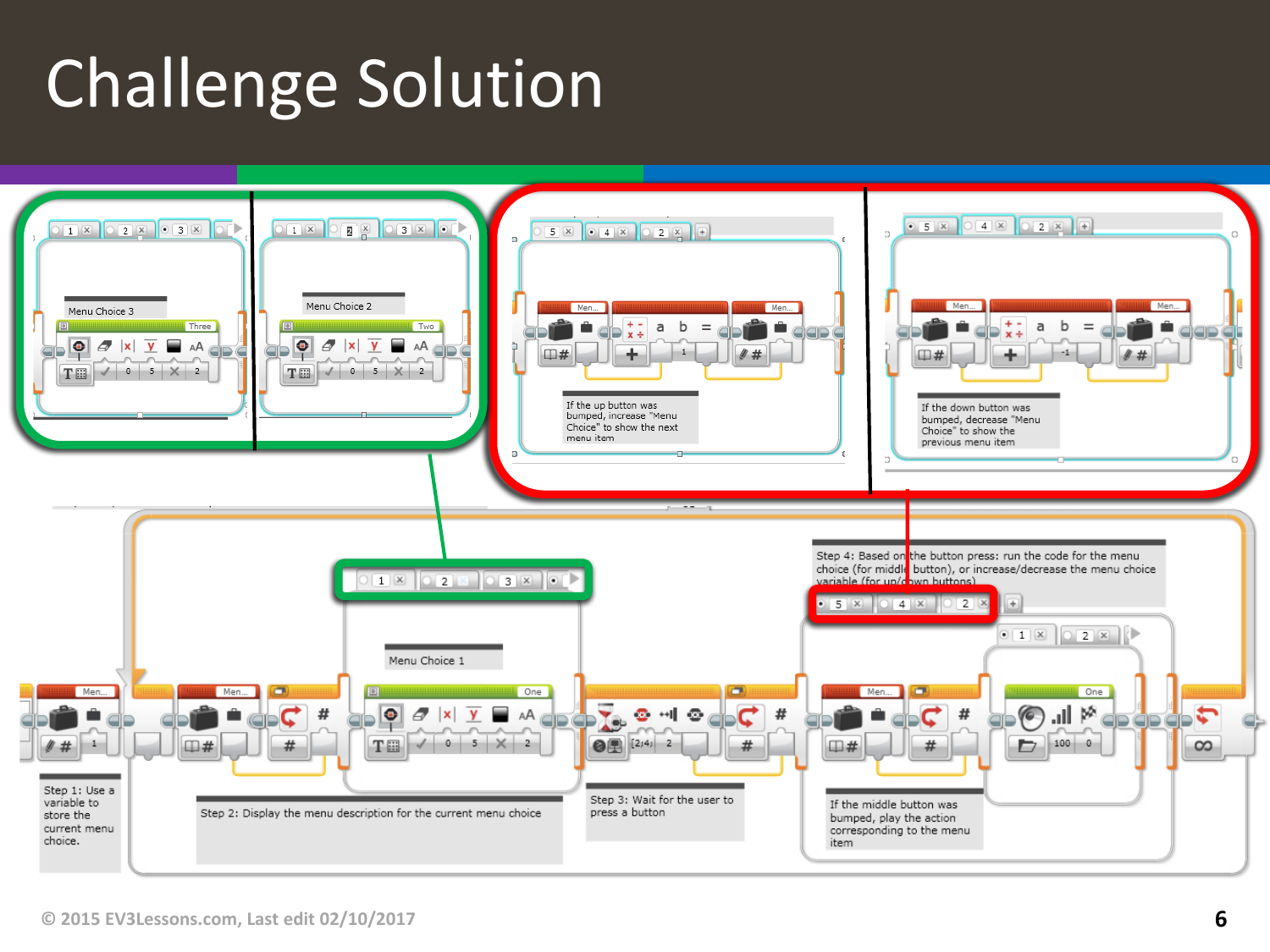

- The ideas in this lesson can be adapted to help you build a mission sequencer for FLL. Sequencers are useful because they:
	- $\lambda$  Allow you to skip missions if you are short of time
	- **7** Allow you to repeat failed missions
	- $\lambda$  Allow you access missions quickly (find them easily)
- If your Menu Action code is long (not just a display and sound), consider creating My Blocks out of your code